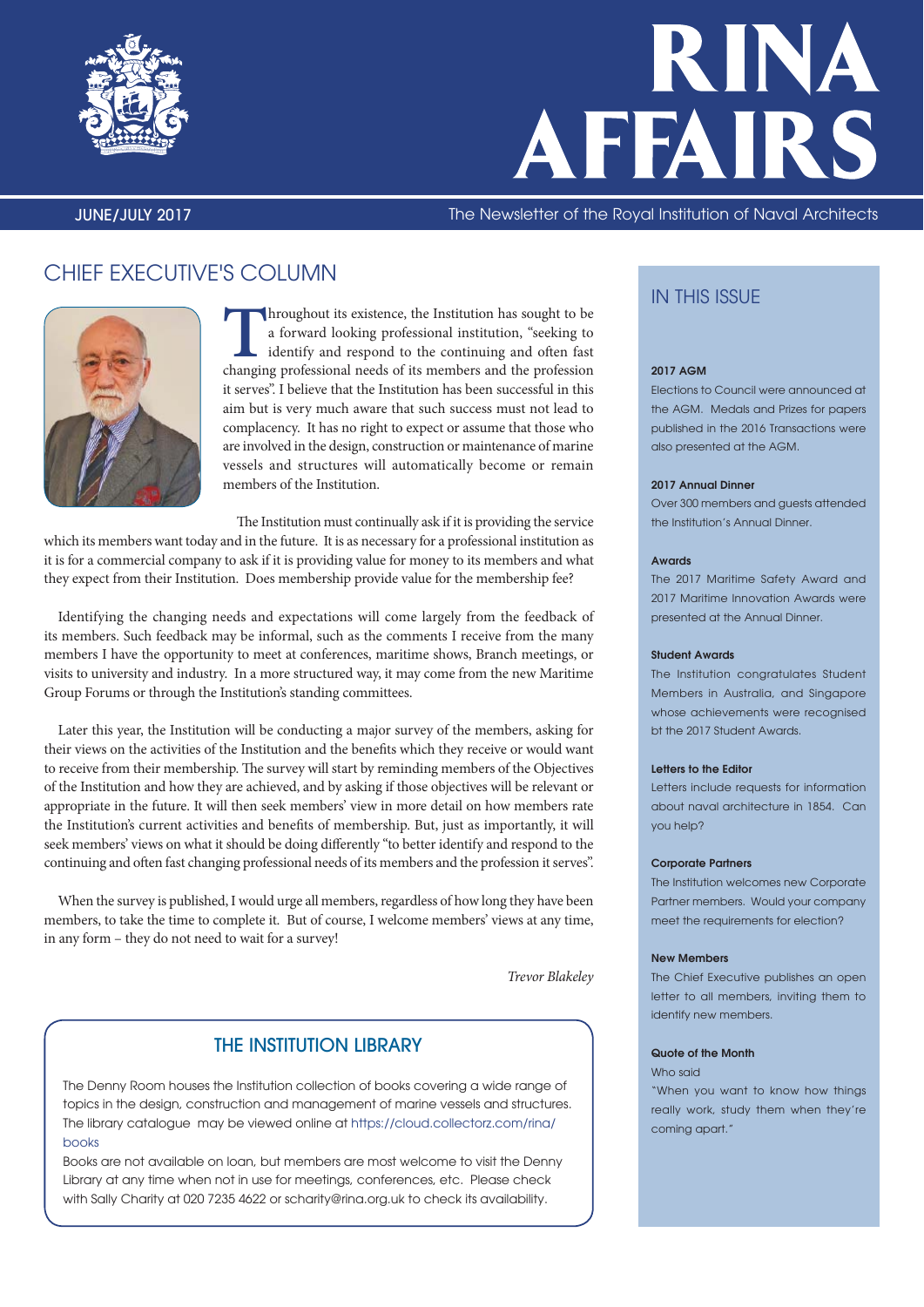# 2017 Annual General Meeting 2017 Elections

The 2017 AGM was held on 19 April at the Institution's Headquarters.

### Resolutions adopted at the 2017 AGM

The following Resolution was adopted at the 2017 Annual General Meeting: **Resolution**: To re-appoint haysmacintyre as the Institution's auditors.

### 2018 AGM

The 2018 AGM will be held on 26 April at the Institution's Headquarters.

# Medals and Prizes

### **Institution Medal of Distinction**

The Institution's Medal for papers of distinction, published in the 2016 Transactions, was awarded to:

**M Haase, J R Binns, N Bose, G Davidson, G Thomas and S Friezer** for their paper *Hydrodynamic hull form design space exploration of large medium-speed catamarans using full-scale CFD.*

**X-Q Zhou, S Sutulo, C Guedes Soares** for their paper *Ship-ship hydrodynamic interaction in confined waters with complex boundaries by a panelled moving patch method.*

**Z Q Leong, D Ranmuthugala, I Penesis, and H D Nguyen** for their paper *Transient analysis of hydrodynamic interaction eff ects on an autonomous underwater vehicle in proximity of a moving submarine.*

**H J Phillips, H F J Fogarty and P J Sheppard** for their paper *The development of a high speed inshore lifeboat for the River Th ames.*

**V Kumar, D Boote, T Pais, and G Penco** for their paper *Development of a parametric model for analysing temperature effects of solar radiation on yachts.*

#### **Jeom Paik Prize**

The Jeom Paik Prize for the best paper on the subject of structures published by an author under the age of 35 in the 2016 Transactions was awarded to **G Vergassola**  and **L Strano** for their paper *A numerical*  determination of effective breadth of grp stiffened plates.

### **W H C Nicholas Prize**

The W H C Nicholas Prize for the best paper on a design related subject published by an author under the age of 35 in the 2016 Transactions was awarded to **Dr Zhi Quan Leong** for his paper *Transient analysis of hydrodynamic interaction effects on an autonomous underwater vehicle in proximity of a moving submarine.*

### **David Goodrich Prize**

The David Goodrich Prize for the best paper presented at the 2016 Warships Conference was awarded to **A Kana, C P F Shields and D J Singer** for their paper *Why Is Naval*  **Design Decision-Making So Difficult?** 

### **Small Craft Group Medal**

The 2016 Small Craft Group Medal was awarded to **Robert Curry** in recognition of his lifetime contribution to the small craft sector and particularly to the improvement of safety.

# to Council

**The number of vacancies being**<br>
equal or less that the number<br>
of nominations, the following<br>
members are therefore deemed to equal or less that the number of nominations, the following have been elected as members of Council:

> **Vice-Presidents** A Marsh

- **Fellows**
- R A Shenoi J De Rose R Pudduck P G Wrobel J K Paik R Cripps C L Savage D Vassalos C Hunter

#### **Members**

P B L Coley D V Whittaker I D Grant D Spinney C de Marco P Crossland

> **Associates** G Smyth

**Associate Members** J Whitlam L Santini

AGM Photographs

Photographs taken at the AGM may be viewed and downloaded from Dropbox at:

www.dropbox.com/ sh/013su4184ydim2d/AB77l7nryLQ4iIv UCGZbQpwa?dl=0.2018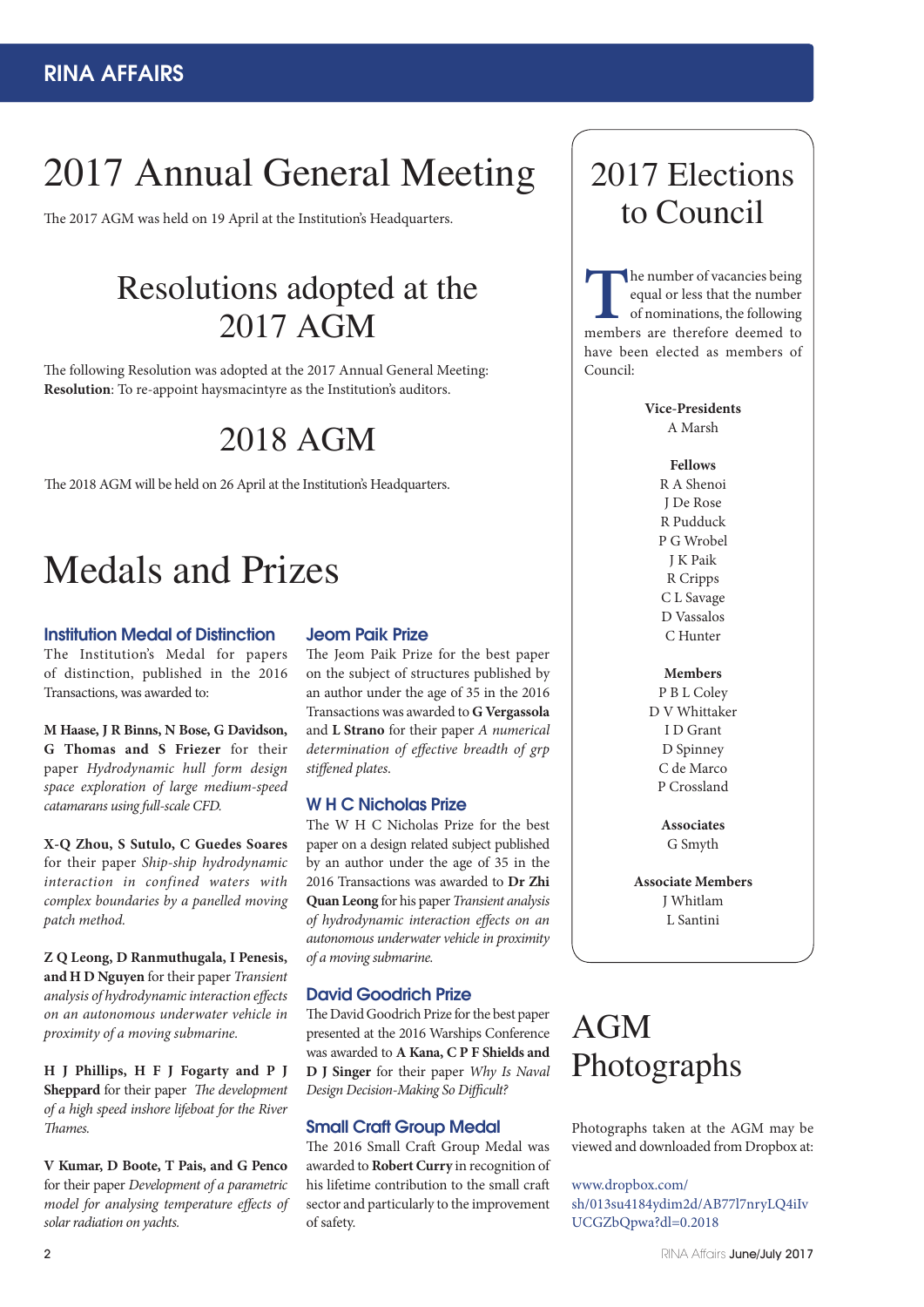# 2017 ANNUAL DINNER

The President welcomed over<br>300 members and guests to<br>the 2017 Annual Dinner of the<br>Institution which was again held at the 300 members and guests to the 2017 Annual Dinner of the Institution which was again held at the London Lancaster Hotel. The principal speakers were Martin Stopford, Clarkson Research Services Limited, and the Rev Colin Hall-Thompson, Senior Chaplain to the Mission to Seafarers in Belfast.

In his first Annual Dinner speech, the President welcomed members and guests. He thanked those companies who had taken tables at the Dinner for their support. He also thanked the Chairmen and Secretaries of Sections and Branches, and of the Institution's standing committees for their support of the Institution over the past 12 months, saying that it was due in no small part to their efforts that the Institution enjoys its international standing. He went on to describe the Institution's achievements over the past year and what he expected over the next 12 months.



**The President**

**Guests at the 2017 Annual Dinner**





**Rev Colin Hall-Thompson, the Mission to Seafarers (top); Martin Stopford, Clarkson Research Services Limited (bottom)**



### Annual Dinner Photos 2018 Annual Dinner

Photos taken at the Annual Dinner may be viewed and downloaded from Dropbox at: www.dropbox.com/sh/p0ojal0ryiql1hp/AAAhikTbInNPidjZFuJYKnsFa?dl=0

The 2018 Annual Dinner will be held on 26 April at the London Lancaster Hotel.

## AWARDS

### RINA – QinetiQ Maritime Innovation Award

**A**t the 2017 Dinner, the President announced that the Institution's Maritime Innovation Award, presented in conjunction with QinetiQ, announced that the Institution's Maritime Innovation Award, had been awarded to Hull Vane BV. This annual Award recognises outstanding scientific or technological research in the areas of hydrodynamics, propulsion, structures and material, and which offers the potential to make significant improvements in the design, construction and operation of marine vessels and structures.

### **Hull Vane BV**

The Hull Vane consists of a hydrofoil-type appendage fixed at the stern of a ship. It works by generating lift out of the upward flow under the aft ship. This lift is angled forward, and therefore has a horizontal thrust component pushing the vessel forward. It introduces a pressure field which reduces the stern wave, and therefore the wavemaking resistance. This is why it's sometimes called the bulbous bow of the stern. The vertical component of the lift reduces the running trim and keeps the

vessel more at even keel at higher speeds. In waves, the Hull Vane dampens the pitching and yawing motions and therefore reduces the added resistance caused by these ship motions, also improving comfort.

The Hull Vane was invented by the Dutch hydrodynamicist, Dr Peter Van Oossanen, and first fitted to a sailing yacht in 2003. Following extensive development, the first commercial application came in 2014 when fitted to a Fast Supply Intervention vessel and a motor yacht when reductions in power of over 20% were achieved.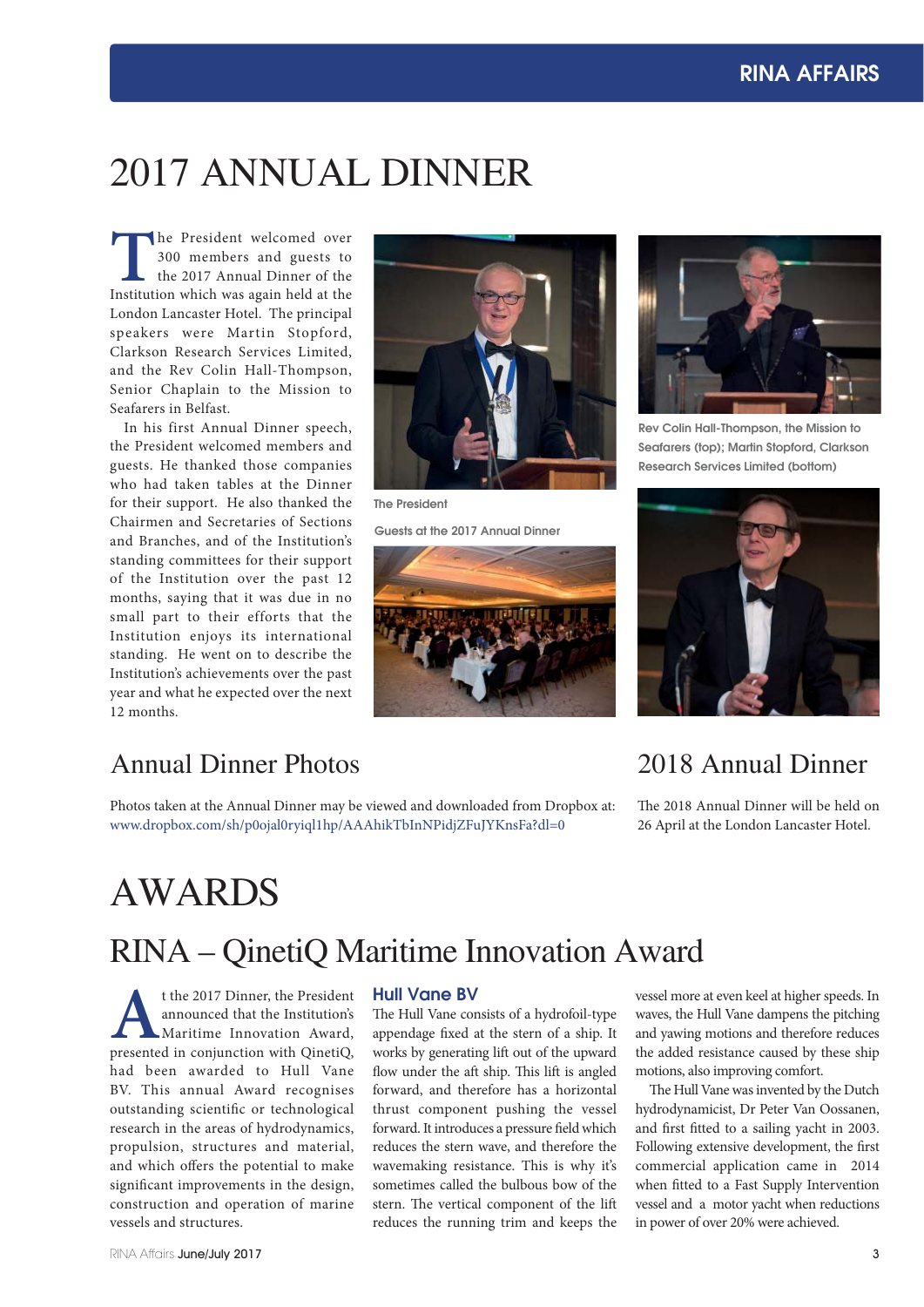### **XXXXXXXXXXXXXXXXXXXXXXXXXXXXXXX RINA AFFAIRS**

The Hull Vane is suitable for ships designed for relatively high displacement speeds, such as superyachts, patrol vessels, corvettes, frigates, certain offshore vessels, ferries, cruise ships, RoRo-vessels and container ships.

The simplicity and low cost of the hull vane is in marked contrast to the significant impact which it can have on operating costs and emissions.

The Maritime Innovation Award was presented by Ron Finlayson, of QinetiQ Maritime, to Peter Van Oossanen, the founder of Hull Vane BV.



**Peter Van Oossanen of Hull Vane BV receives the Maritime Innovation Award**

### RINA – LR Maritime Safety Award

the 2017 Annual Dinner, the President also announced<br>that the Institution's Maritime Safety Award, presented<br>in conjunction with Lloyd's Register, had been awarded<br>to the SEAHORSE Project. This annual award recognises that the Institution's Maritime Safety Award, presented in conjunction with Lloyd's Register, had been awarded to the SEAHORSE Project. This annual award recognises the significant contribution to the improvement of safety at sea, made by either an individual or an organisation. The President noted that as with the Maritime Innovation Award, individuals and organisations are nominated by members of the global maritime industry, and there can, of course, be no finer recognition than that of one's peers.

### SEAHORSE Project

The Maritime Safety Award was awarded to SEAHORSE Consortium for their work in enhancing safety by transferring best practices in one mode of transport to another mode of transport.

SEAHORSE is an EU-funded project which seeks to improve maritime safety by focusing on human factors and organisational issues and by the transfer of well proven practices from air transport to marine transport. It has developed methodologies, design procedures and tools which will significantly support IMO's human element activities, and also the human centred design and operation of ships. It has also developed an innovative soft ware platform and training materials which are available to shipping companies and maritime education establishments for free. These are now being utilised in more than 100 ships ranging from ferries, container ships, offshore heavy lifting vessels, LNG, oil, chemical tankers and bulk carriers.

The SEAHORSE project was the first project in the world trying to enhance safety by transferring best practices in one mode of transport to another mode of transport. It has clearly demonstrated that different transport modes can and should work together to share the best practices with practical impact on



**Professor Osman Turan receives the Maritime Safety Award**

maritime safety. In doing so, the Project has made a significant contribution to the improvement of maritime safety.

The Award was presented to Professor Osman Turan, Strathclyde University, who received the Award on behalf of the Consortium.

### Appointments to the Board of Trustees

Following the resignations of Professor David Andrews and Mr Alex Marsh from the Board of Trustees, Professor Richard Birmingham and Professor Catriona Savage have been appointed as Trustees.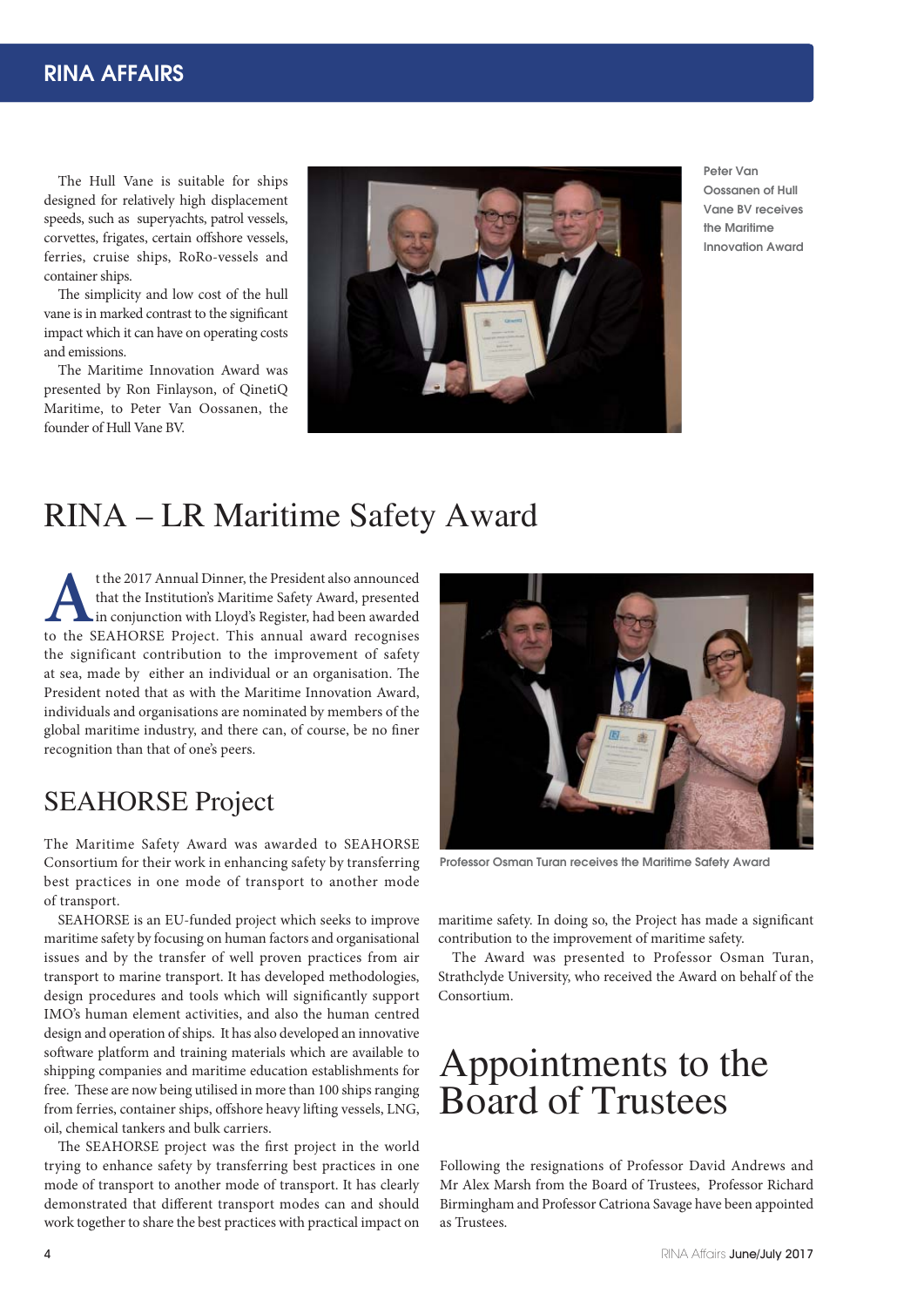## Student Awards

### RINA – DSTG Award

### **UNSW**

The 2017 RINA - DSTG Award for the best thesis presentation at the University of New South Wales was awarded to **Adela Greenbaum** for her presentation on Investigation of Ship Standards Non-compliances in Heritage Vessels.

#### **AMC**

The 2017 RINA – DSTG Award for the best Design Project at the Australian Maritime College was presented to:

**Aaron Ailwood Adam Neville Daniel Langat Hui Sheng Lim**

### RINA – Keppel Award

### **Ngee Ann Polytechnic**

The 2017 RINA - Keppel Award for the best Ship & Machinery Design Project was presented to:

**Ryan Wong Jia How Marcus Lim Jia Yu Iqbal Singh Gill Ong Wu Hong**

The 2017 RINA - Keppel Award for the best Main Machinery Arrangement Project was presented to: **Zhang Zhen**

**Kenneth Choo Yong Howe**

### Reporting of Continuing Professional Development

The Institution's policy and requirement for CPD is stated in the Code of Professional Conduct, i.e:

### **Competence to Practice**

"Every member shall only undertake work which he/she has sufficient competence, time and authority to perform."

Implicit in this requirement is that every member should maintain his or her professional competence.

"Every member shall take all reasonable steps to maintain and develop his/her professional competence in relation to new developments relevant to his/her field of professional activity...."

Implicit in this requirement is that a member need only maintain professional competence to undertake work which he or she carries out, and not across the whole spectrum of activities in which a member might be engaged. Therefore, where there are no new developments, there would be no requirement to engage in any CPD activity. Neither would members not undertaking work, whether permanently e.g. retired, or temporarily, e.g. full time study (unless contributing to maintaining their professional competence), maternity leave, be required to undertake CPD.

Every member should maintain a record of his/her Continuing Professional Development activities and keep it available for inspection by the Institution on request.

Such inspection of all members' CPD Records will be by exception, eg when applying for election as Fellow, or when disciplinary action is being considered. However, the Engineering Council also requires that the CPD achievement of registered members (as CEng, IEng or EngTech) be routinely reported.

#### **CPD Report**

Registered members will selectively be required to submit a report of their CPD achievement during the previous 12 months, giving details of their CPD objectives for the period, and the type and quantity of

CPD activity as defined in the Institution's Guidance on CPD.

The data provided by the CPD Reports will be analysed and published to provide information about the average times spent in each of the identified categories of CPD achievement. Whilst recognising the individuality of CPD, and therefore not setting individual or collective targets for CPD activity, it is considered that such information may be useful to members in assessing the adequacy of their own achievement.

A proportion of registered members will be required to submit CPD Reports each year.

### CODE OF PROFESSIONAL CONDUCT

The By Laws require that "every member of the Institution shall so order his conduct as to uphold the dignity and reputation of the Institution and shall observe the provisions of the Charter and these By-Laws." Every member is further constrained to "order his conduct as to uphold the dignity and reputation of his profession and to safeguard the public interest in matters of safety and health and otherwise." A member is required to "exercise his professional skill and judgement to the best of his ability and discharge his professional responsibilities with integrity."

The Council's rules governing professional conduct and disciplinary procedures are published in the Institution's Code of Professional Conduct. This may be downloaded from the Members' Only page of the RINA website at www.rina.org.uk/members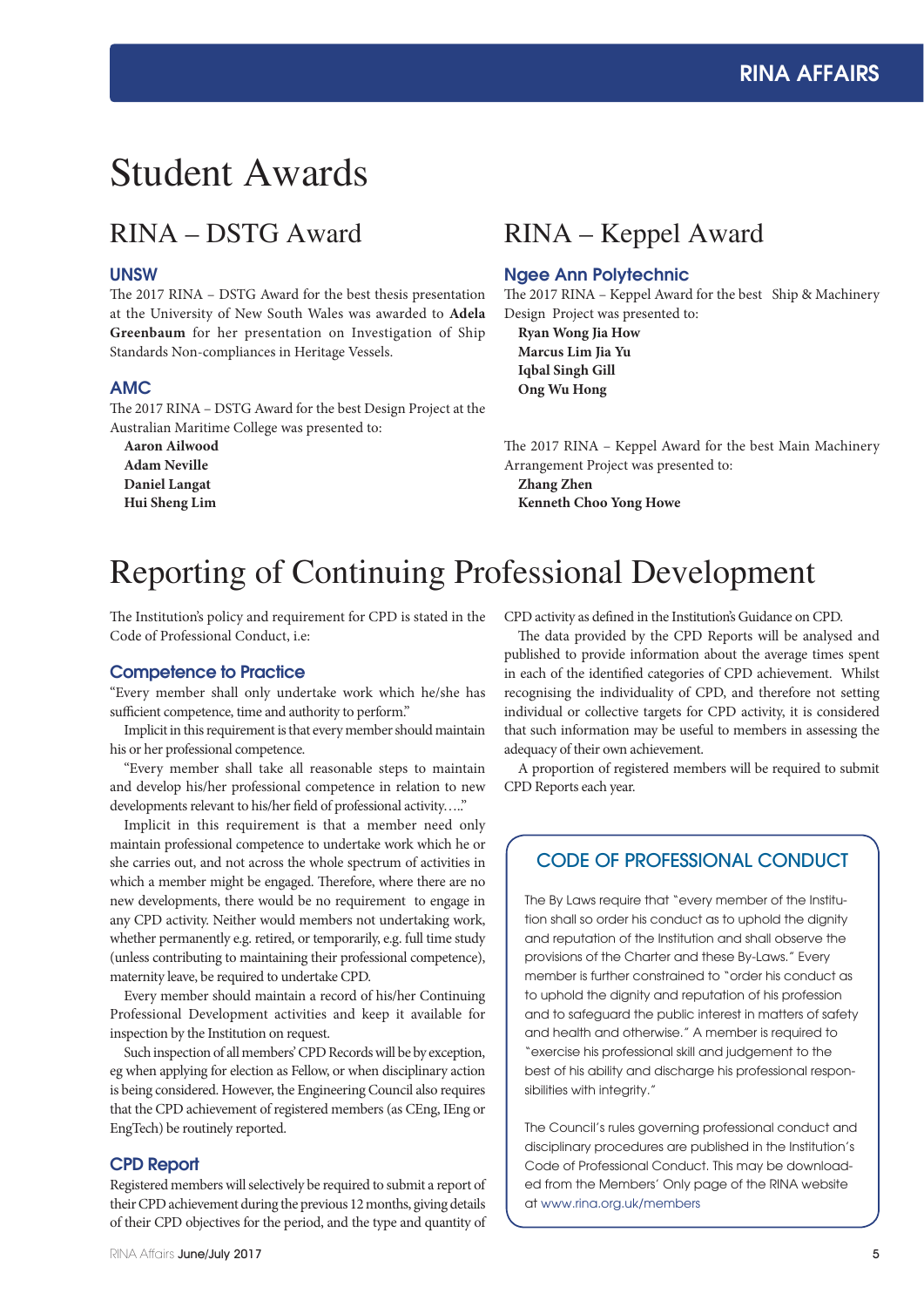# CORPORATE PARTNERS Letters to the Editor

The Institution welcomes the following companies and organisations as Corporate Partner members of the Institution:

- Faculty of Ocean Engineering & Ship Technology (Gdansk University of Technology)
- SENTIO Superyacht Consultants Ltd
- IMRANDD Limited
- Design Automation Associates Inc
- Tonsai Marine Services Co Ltd
- Flots Marine FZC

#### **1854 Naval architecture**

*Sir*: I am an author writing a book about steamships that left Glasgow in the 1850's and I am looking for a contact to help me understand the engineering behind steam engines aboard propeller driven ships of that era. The engines were built by Tod and MacGregor in Glasgow.

Any suggestions would be most helpful.

Tom Clark thomasclark1234@gmail.com

### CORPORATE PARTNERS

Does your company or organisation, be it large or small:

- help and encourage its naval architects and other engineers involved in the design, construction and maintenance of marine vessels and structures to achieve professional recognition through membership of RINA in the appropriate class of membership
- assist its naval architects and engineers to achieve the standards of professional development and responsible experience required for Corporate membership of RINA
- require and assist its naval architects and engineers to continue their professional development

If so, your company or organisation may be eligible to become a Corporate Partner of the Royal Institution of Naval Architects and enjoy the following benefits:

- The right to show this "corporate professional qualification", including the RINA Corporate Partner logo, on company literature, thereby providing an internationally recognised demonstration of the professional quality of the company's employees and its commitment to maintaining that quality.
- Advice on the development on Company Professional Development Schemes and free accreditation of Schemes
- A discount on RINA international conferences and training courses attended by all employees of the company or organisation, giving them the opportunity to network with other professionals in the global maritime industry.
- Use of the Institution's headquarters facilities at preferential rates, including the meeting rooms, lecture theatre, conference facilities and library.
- Complementary copies of the Institution's leading technical journals, and a discount on the purchase of other RINA publications.
- Listing on the Corporate Partners page of the Institution's website with a link to the company's website.
- 'Welcome' advertisement in journal of choice. Other PR and promotional opportunities through RINA conferences and publications.
- Opportunity to present technical papers at RINA conferences or publish them in technical journals.
- Discount on exhibition stands and sponsorship at RINA conferences.
- Access to national branch meetings, giving opportunity to meet with professionals in the local maritime industry.
- Complementary invitations to the Annual Dinner and President's Invitation Lecture.

In addition to these benefits, Corporate Partner membership of the Royal Institution of Naval Architects will enhance the reputation and image of a company with its customers and the industry generally. Also, both prospective and existing employees will value more highly an employer who is committed to the high professional standards and personal development demonstrated by Corporate Partner membership, thereby benefiting both recruitment and retention.

Further information on becoming a Corporate Partner may be obtained from the Chief Executive at hq@rina.org.uk or tel: +44 (0)20 72354622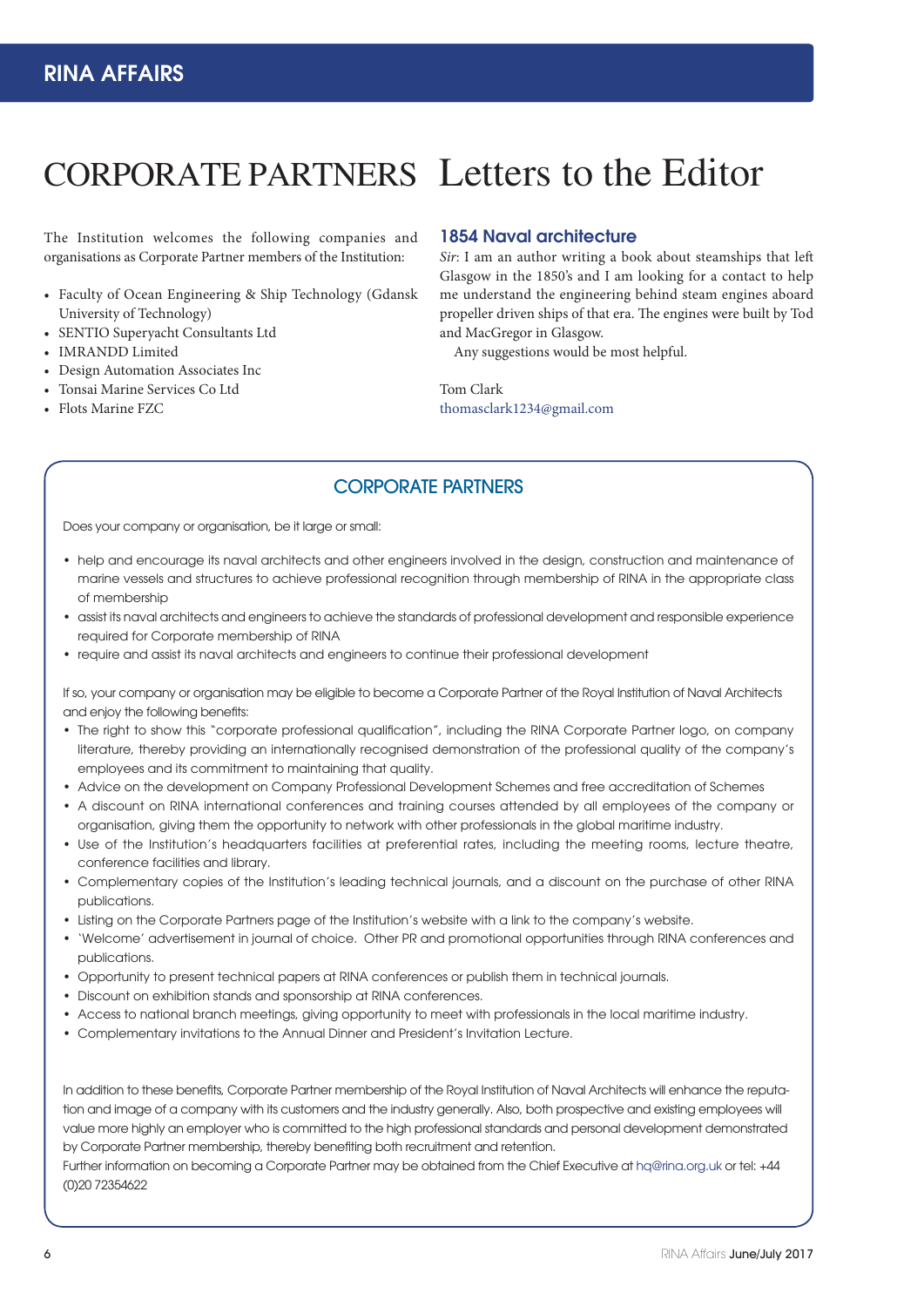# New South Wales Section DIVISION, BRANCH AND SECTION NEWS

Trevor Blakeley, Chief Executive of RINA, gave a presentation on The Route to Chartered Membership to a meeting attended by 14 on 1 March in the Harricks Auditorium at Engineers Australia, Chatswood.

Robin Sandell, Principal of Sandell Consulting, gave a presentation on Making Ferries More Useful and more Efficient to a joint meeting with the IMarEST attended by 34 on 1 March in the Harricks Auditorium at Engineers Australia, Chatswood.

Brenton Fischer, Director and General Manager at Sydney City Marine, gave a presentation on Shipyards Adapting to Changing Markets to a joint meeting with the IMarEST attended by 19 on 3 May in the auditorium at Royal Prince Edward yacht Club, 160 Wolseley Rd, Point Piper.

*Phil Helmore*

# UAE Branch

RINA UAE organised a branch meeting and technical paper presentation for members and invited guests on 15 May 2017. The event was held at Ball Room of the Grand Excelsior Hotel, Bur Dubai, UAE. Two papers were presented during the event.

Ken Ogle, Director of Engineering, Thordon Bearing Inc., Canada presented the paper Thordon product presentation and Conversion from Oil to Water Lubricated Seals which dealt with Thordon products in the marine sector and emphasis on the TG 100 mechanical shaft seal. With increasingly stringent environmental regulations, Thordon's seawater-lubricated propeller shaft bearings are replacing oil-lubricated, metal bearings.

The second paper was presented by Mr Robert Schmaus, Managing Director, PRUFTECHNIK Middle East FZE, and covered condition monitoring for machinery in ships and spoke about basics of condition monitoring, tools used, application examples and cases.

The evening was attended by an over 50-strong crowd consisting of branch members and invited guests. Mr Ashik Subahani, Chairman of RINA-UAE Branch welcomed the attendees and introduced the speakers and topics. After the presentation, Mr Ashraf Mansour, FRINA, presented a memento to Mr Robert Schmaus; and Mr Rajesh Babu, FRINA, presented a memento to Mr Ken Ogle.

*Rajesh Panicker* Hon. Secretary



**Robert Schmaus, PRUFTECHNIK**



**Chairman of RINA-UAE Branch, Ashik Subahani**



**Ken Ogle, Thorndon Bearing Inc**



**Guests at the presentations**

### QUOTES OF THE MONTH

"To the optimist, the glass is half full, to the pessimist, the glass is half empty. To the engineer, the glass is twice as big as it needs to be."

*Anon*

"First rule of engineering; beware prototypes. Along with, avoid anything made by an engineer who doesn't have all his own fingers"

*Simon R. Green*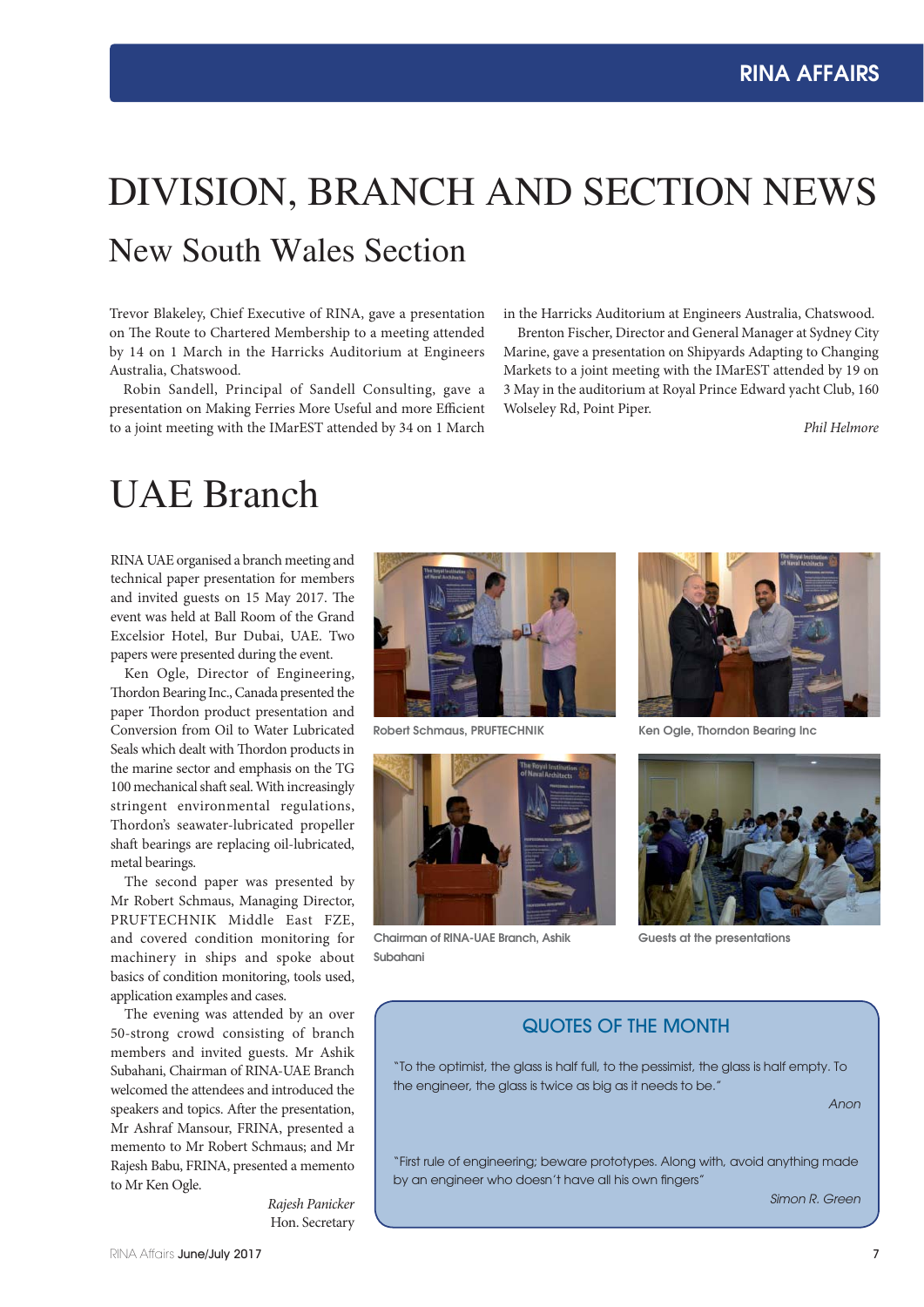# EVENT NEWS

### Norshipping 2017

Members and non members were welcomed by staff of the Secretariat the Institution's stand at the Norshipping 2017 Maritime Exhibition in Oslo.

**The Institution at Norshipping 2017**



# UNIVERSITY **NEWS**

### Newcastle University

'ewcastle University has achieved a Gold Award in the Teaching Excellence Framework (TEF).

The TEF to address four main objectives: better informing students' choices about what and where to study; raising esteem for teaching; recognising and rewarding excellent teaching; and better meeting the needs of employers, business, industry and the profession. It assesses against three main criteria: Teaching Quality, Learning Environment, and Student Outcomes and Learning Gain.

A Gold Award in the TEF is the highest possible rating and Newcastle University is one of only eight Russell Group universities in the UK to achieve this.

Newcastle University has campuses in the UK and Singapore, teaching the common Maritime Technology degree.

### Warships 2017 – Naval Submarines and UUVs

**O**ver 100 speakers and delegates<br>
from 13 countries attended<br>
Submarines and UUVs Conference, held from 13 countries attended the Warships 2017 – Naval in Bath from 14-15 June, when 20 papers were presented and discussed.

**Warships 2017 – Naval Submarines and UUVs Conference**



### NEW MEMBERS WANTED

An open letter to all members:

#### Dear member,

As a member, you will be aware of the benefits and service which membership of the Royal Institution of Naval Architects provides. In particular, you will be aware that membership provides a professional qualification which is recognised throughout the global maritime industry as demonstrating the achievement of the highest standards of professional competence and integrity. You will also be aware that membership provides access to information on developments in all aspects of the maritime industry through the Institution's international conferences and publications which members receive free or at a reduced cost.

I am therefore writing to ask for your support in encouraging your colleagues to follow your lead in becoming a member of the Royal Institution of Naval Architects and enjoying the benefits of membership of the world's leading professional institution for those involved in the design, construction and maintenance of marine vessels and structures at all levels. I would be grateful if you would let me know (by email to hq@rina.org.uk) the name, position and email address of any of your colleagues who you would wish to introduce as a member. Such potential members could include those at any stage in their career, whether newly graduated or more senior and experienced.

*Chief Executive*